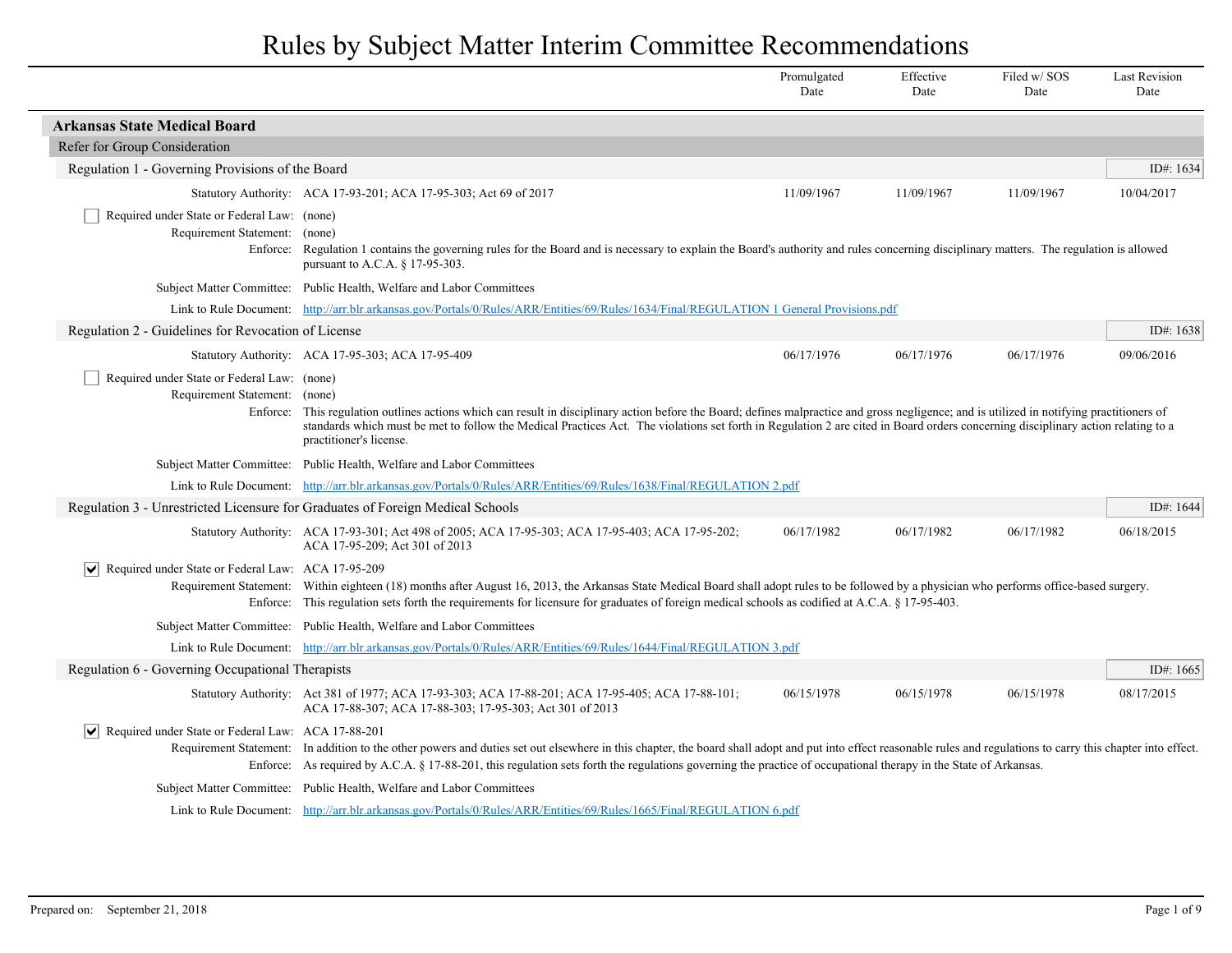|                                                                                                                      |                                                                                                                                                                                                                                                                                                                                                                          | Promulgated<br>Date | Effective<br>Date | Filed w/SOS<br>Date | <b>Last Revision</b><br>Date |
|----------------------------------------------------------------------------------------------------------------------|--------------------------------------------------------------------------------------------------------------------------------------------------------------------------------------------------------------------------------------------------------------------------------------------------------------------------------------------------------------------------|---------------------|-------------------|---------------------|------------------------------|
| Regulation 7 - Governing the Prescribing of Amphetamines                                                             |                                                                                                                                                                                                                                                                                                                                                                          |                     |                   |                     | ID#: $1666$                  |
|                                                                                                                      | Statutory Authority: ACA 17-93-303; ACA 17-95-202; ACA 17-95-303; ACA 17-95-409                                                                                                                                                                                                                                                                                          | 04/23/1979          | 04/23/1979        | 04/23/1979          | 07/01/2011                   |
| Required under State or Federal Law: (none)<br>Requirement Statement:                                                | (none)<br>Enforce: This regulation governs the prescribing of amphetamines (to include ADHD medications). This regulation provides guidance for physicians in proper prescribing and monitoring<br>of conditions which may necessitate prescriptions for these types of medications. The Board still relies on this regulation when addressing complaints from patients. |                     |                   |                     |                              |
|                                                                                                                      | Subject Matter Committee: Public Health, Welfare and Labor Committees                                                                                                                                                                                                                                                                                                    |                     |                   |                     |                              |
| Link to Rule Document: http://arr.blr.arkansas.gov/Portals/0/Rules/ARR/Entities/69/Rules/1666/Final/REGULATION 7.pdf |                                                                                                                                                                                                                                                                                                                                                                          |                     |                   |                     |                              |
| Regulation 10 - Governing Respiratory Care Practitioners                                                             |                                                                                                                                                                                                                                                                                                                                                                          |                     |                   |                     | ID#: $1674$                  |
|                                                                                                                      | Statutory Authority: Act 952 of 1987; ACA 17-93-303; ACA 17-80-104; ACA 17-99-306; ACA 17-99-201;<br>ACA 17-88-307; ACA 17-88-303; ACA 17-88-201; ACA 17-88-304                                                                                                                                                                                                          | 04/21/1988          | 04/21/1988        | 04/21/1988          | 12/12/2015                   |
| Required under State or Federal Law: (none)<br>Requirement Statement: (none)                                         | Enforce: This regulation governs the practice of respiratory care in Arkansas and is followed by all licensed respiratory therapists. The legal authority for the regulation can be found at<br>A.C.A. §§ 17-80-104 and 17-99-101 et seq.                                                                                                                                |                     |                   |                     |                              |
|                                                                                                                      | Subject Matter Committee: Public Health, Welfare and Labor Committees                                                                                                                                                                                                                                                                                                    |                     |                   |                     |                              |
|                                                                                                                      | Link to Rule Document: http://arr.blr.arkansas.gov/Portals/0/Rules/ARR/Entities/69/Rules/1674/Final/REGULATION 10 RT.pdf                                                                                                                                                                                                                                                 |                     |                   |                     |                              |
| Regulation 12 - Dispensing Physicians                                                                                |                                                                                                                                                                                                                                                                                                                                                                          |                     |                   |                     | ID#: 1676                    |
| Statutory Authority: ACA 72-601 et seq                                                                               |                                                                                                                                                                                                                                                                                                                                                                          | 06/16/1983          | 07/06/1983        | 07/21/1987          |                              |
| Required under State or Federal Law: (none)<br>Requirement Statement: (none)                                         | Enforce: This regulation governs the dispensing of medications by physicians. Dispensing permits are regularly requested by Arkansas physicians. This regulation finds its statutory<br>authority pursuant to A.C.A. § 17-95-102.                                                                                                                                        |                     |                   |                     |                              |
|                                                                                                                      | Subject Matter Committee: Public Health, Welfare and Labor Committees                                                                                                                                                                                                                                                                                                    |                     |                   |                     |                              |
|                                                                                                                      | Link to Rule Document: http://arr.blr.arkansas.gov/Portals/0/Rules/ARR/Entities/69/Rules/1676/Final/REGULATION 12.pdf                                                                                                                                                                                                                                                    |                     |                   |                     |                              |
| Regulation 13 - Licensing Examinations Prior to 1975                                                                 |                                                                                                                                                                                                                                                                                                                                                                          |                     |                   |                     | ID#: $1682$                  |
|                                                                                                                      | Statutory Authority: ACA 72-601 et seq; ACA 17-95-405; ACA 17-95-303                                                                                                                                                                                                                                                                                                     | 04/19/1985          | 05/18/1985        | 07/21/1987          | 10/06/2000                   |
| Required under State or Federal Law: (none)<br>Requirement Statement: (none)                                         | Enforce: This regulation allows the medical board to accept exams taken by physicians prior to 1975 without the need for further examination. This is an explanation of an exam approved<br>by the Board as set forth in A.C.A. § 17-95-404                                                                                                                              |                     |                   |                     |                              |
|                                                                                                                      | Subject Matter Committee: Public Health, Welfare and Labor Committees                                                                                                                                                                                                                                                                                                    |                     |                   |                     |                              |
|                                                                                                                      | Link to Rule Document: http://arr.blr.arkansas.gov/Portals/0/Rules/ARR/Entities/69/Rules/1682/Final/REGULATION 13.pdf                                                                                                                                                                                                                                                    |                     |                   |                     |                              |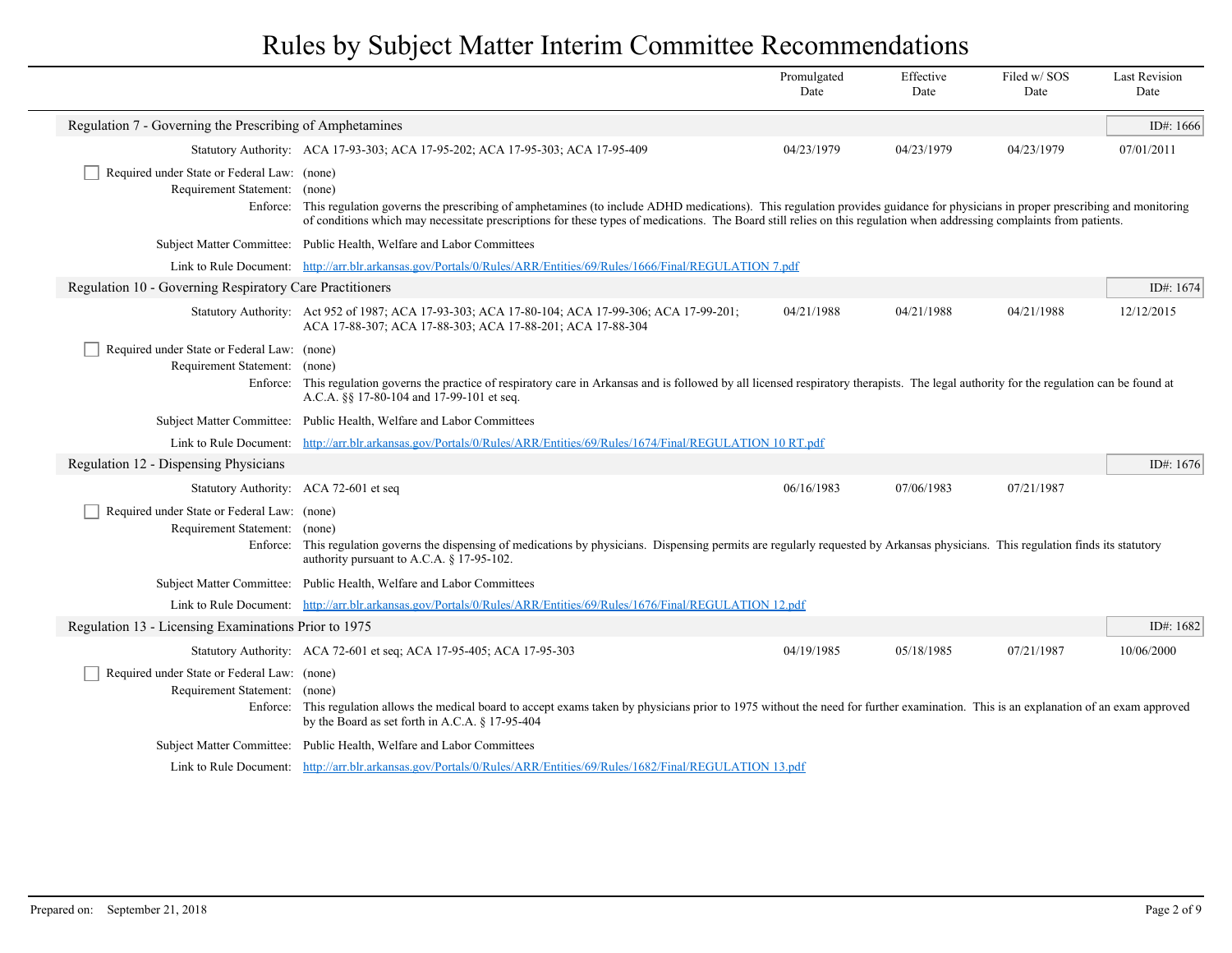|                                                                              |                                                                                                                                                                                                                                                                               | Promulgated<br>Date | Effective<br>Date | Filed w/SOS<br>Date | <b>Last Revision</b><br>Date |
|------------------------------------------------------------------------------|-------------------------------------------------------------------------------------------------------------------------------------------------------------------------------------------------------------------------------------------------------------------------------|---------------------|-------------------|---------------------|------------------------------|
| Regulation 14 - Examination Requirements                                     |                                                                                                                                                                                                                                                                               |                     |                   |                     | ID#: 1684                    |
|                                                                              | Statutory Authority: ACA 17-95-303; ACA 17-95-403; ACA 17-95-404; ACA 17-95-202; Act 301 of 2013                                                                                                                                                                              | 03/12/1992          | 03/12/1992        | 03/12/1992          | 01/04/2015                   |
| Required under State or Federal Law: (none)<br>Requirement Statement: (none) | Enforce: This regulation outlines the examination requirements for physicians which will satisfy A.C.A. $\S$ 17-95-403(a)(4) and 17-95-404.                                                                                                                                   |                     |                   |                     |                              |
|                                                                              | Subject Matter Committee: Public Health, Welfare and Labor Committees                                                                                                                                                                                                         |                     |                   |                     |                              |
|                                                                              | Link to Rule Document: http://arr.blr.arkansas.gov/Portals/0/Rules/ARR/Entities/69/Rules/1684/Final/REGULATION 14.pdf                                                                                                                                                         |                     |                   |                     |                              |
| Regulation 16 - Physicians, HIV/HBV/HCV                                      |                                                                                                                                                                                                                                                                               |                     |                   |                     | ID#: $1688$                  |
|                                                                              | Statutory Authority: ACA 17-95-405; ACA 17-95-303                                                                                                                                                                                                                             | 05/06/1993          | 05/06/1993        | 05/06/1993          | 10/02/2003                   |
| Required under State or Federal Law: (none)<br>Requirement Statement: (none) | Enforce: This regulation provides guidelines for practitioners who have HIV, Hepatitis B and Hepatitis C to follow during exposure-prone invasive procedures.                                                                                                                 |                     |                   |                     |                              |
|                                                                              | Subject Matter Committee: Public Health, Welfare and Labor Committees                                                                                                                                                                                                         |                     |                   |                     |                              |
|                                                                              | Link to Rule Document: http://arr.blr.arkansas.gov/Portals/0/Rules/ARR/Entities/69/Rules/1688/Final/REGULATION 16.pdf                                                                                                                                                         |                     |                   |                     |                              |
| Regulation 17 - Continuing Medical Education                                 |                                                                                                                                                                                                                                                                               |                     |                   |                     | ID#: $1690$                  |
|                                                                              | Statutory Authority: ACA 17-80-104; ACA 17-95-303                                                                                                                                                                                                                             | 09/14/1996          | 10/08/1996        | 10/08/1996          | 04/01/2012                   |
| Required under State or Federal Law: (none)<br>Requirement Statement: (none) | Enforce: This regulation governs Continuing Medical Education (CME) for physicians. This regulation was recently amended to include a hour of opioid prescribing in the 20 hours of<br>CME with must be obtained each year. The regulation is required by A.C.A. § 17-80-104. |                     |                   |                     |                              |
|                                                                              | Subject Matter Committee: Public Health, Welfare and Labor Committees                                                                                                                                                                                                         |                     |                   |                     |                              |
|                                                                              | Link to Rule Document: http://arr.blr.arkansas.gov/Portals/0/Rules/ARR/Entities/69/Rules/1690/Final/Regulation 17.pdf                                                                                                                                                         |                     |                   |                     |                              |
| Regulation 18 - Fee Schedule for CCVS                                        |                                                                                                                                                                                                                                                                               |                     |                   |                     | ID#: 1692                    |
|                                                                              | Statutory Authority: ACA 17-95-303; ACA 17-95-107                                                                                                                                                                                                                             | 06/06/1996          | 07/06/1996        | 11/09/1999          | 06/01/2012                   |
| Required under State or Federal Law: ACA 17-95-107(d)(1)(A)<br>∣V∣           | Requirement Statement: A licensing entity shall by rule adopt reduced requirements for reinstatement of a license, registration, or certification.<br>Enforce: This regulation sets for the fee schedule for CCVS as required by A.C.A. § 17-95-107(d)(7)(A).                 |                     |                   |                     |                              |
|                                                                              | Subject Matter Committee: Public Health, Welfare and Labor Committees                                                                                                                                                                                                         |                     |                   |                     |                              |
|                                                                              | Link to Rule Document: http://arr.blr.arkansas.gov/Portals/0/Rules/ARR/Entities/69/Rules/1692/Final/REGULATION 18.pdf                                                                                                                                                         |                     |                   |                     |                              |
| Regulation 19 - Pain Management Programs                                     |                                                                                                                                                                                                                                                                               |                     |                   |                     | ID#: 1694                    |
| Statutory Authority: ACA 17-95-303                                           |                                                                                                                                                                                                                                                                               | 12/11/1996          | 12/11/1996        | 09/02/1999          | 12/14/2015                   |
| Required under State or Federal Law: (none)<br>Requirement Statement: (none) | Enforce: This regulation provides standards for practitioners who wish to operate pain management programs to follow.                                                                                                                                                         |                     |                   |                     |                              |
|                                                                              | Subject Matter Committee: Public Health, Welfare and Labor Committees                                                                                                                                                                                                         |                     |                   |                     |                              |
|                                                                              | Link to Rule Document: http://arr.blr.arkansas.gov/Portals/0/Rules/ARR/Entities/69/Rules/1694/Final/REGULATION 19.pdf                                                                                                                                                         |                     |                   |                     |                              |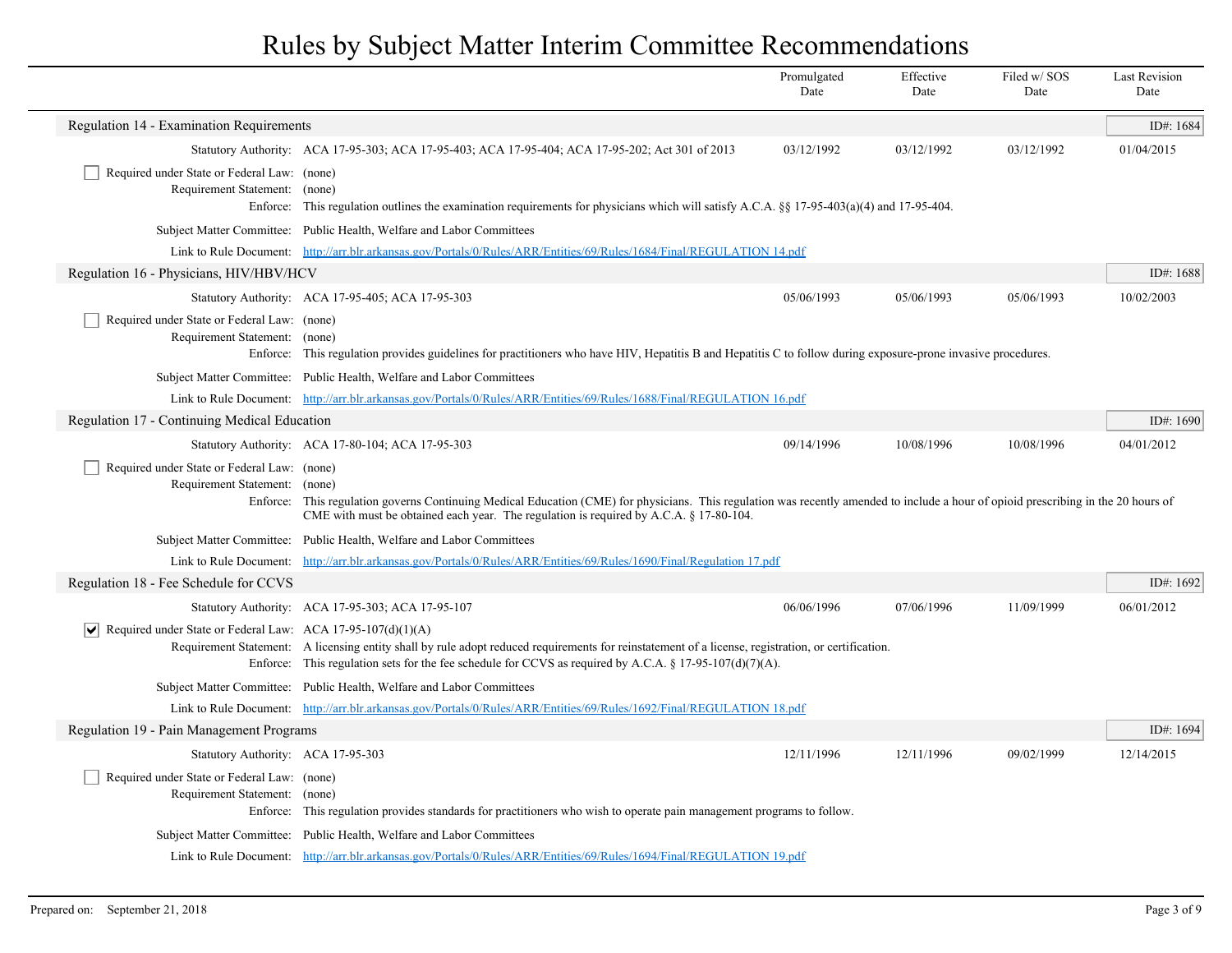|                                                                              |                                                                                                                                                                                                                                                                                                                                                      | Promulgated<br>Date | Effective<br>Date | Filed w/SOS<br>Date | <b>Last Revision</b><br>Date |
|------------------------------------------------------------------------------|------------------------------------------------------------------------------------------------------------------------------------------------------------------------------------------------------------------------------------------------------------------------------------------------------------------------------------------------------|---------------------|-------------------|---------------------|------------------------------|
| Regulation 20 - Practice of Medicine by a Non-Resident                       |                                                                                                                                                                                                                                                                                                                                                      |                     |                   |                     | ID#: 1696                    |
|                                                                              | Statutory Authority: ACA 17-95-303; ACA 17-95-202                                                                                                                                                                                                                                                                                                    | 03/14/1997          | 03/14/1997        | 07/23/1998          |                              |
| Required under State or Federal Law: (none)<br>Requirement Statement: (none) | Enforce: As required by A.C.A. §§ 17-95-202 and 17-95-401, this regulation requires Arkansas licensure of out-of-state physicians who provide diagnostic or treatment services to patients<br>within the State of Arkansas.                                                                                                                          |                     |                   |                     |                              |
|                                                                              | Subject Matter Committee: Public Health, Welfare and Labor Committees                                                                                                                                                                                                                                                                                |                     |                   |                     |                              |
|                                                                              | Link to Rule Document: http://arr.blr.arkansas.gov/Portals/0/Rules/ARR/Entities/69/Rules/1696/Final/REGULATION 20.pdf                                                                                                                                                                                                                                |                     |                   |                     |                              |
| Regulation 21 - Anorexiant Drug Guidelines                                   |                                                                                                                                                                                                                                                                                                                                                      |                     |                   |                     | ID#: 1697                    |
|                                                                              | Statutory Authority: ACA 17-95-301; ACA 17-95-303                                                                                                                                                                                                                                                                                                    | 03/13/1998          | 03/13/1998        | 05/12/1998          | 12/14/2015                   |
| Required under State or Federal Law: (none)<br>Requirement Statement: (none) | Enforce: This regulation governs the prescribing of scheduled drugs to treat obesity. This regulation provides guidance for physicians in proper prescribing and monitoring of conditions<br>which may necessitate prescriptions for these types of medications. The Board still relies on this regulation when addressing complaints from patients. |                     |                   |                     |                              |
|                                                                              | Subject Matter Committee: Public Health, Welfare and Labor Committees                                                                                                                                                                                                                                                                                |                     |                   |                     |                              |
|                                                                              | Link to Rule Document: http://arr.blr.arkansas.gov/Portals/0/Rules/ARR/Entities/69/Rules/1697/Final/REGULATION 21.pdf                                                                                                                                                                                                                                |                     |                   |                     |                              |
| Regulation 22 - Laser Surgery Guidelines                                     |                                                                                                                                                                                                                                                                                                                                                      |                     |                   |                     | ID#: 1698                    |
| Statutory Authority: ACA 17-95-303                                           |                                                                                                                                                                                                                                                                                                                                                      | 06/05/1998          | 06/05/1998        | 05/18/1999          | 07/01/2005                   |
| Required under State or Federal Law: (none)<br>Requirement Statement: (none) | Enforce: This regulation sets forth that the use of medical lasers on human beings for therapeutic or cosmetic purposes constitutes the practice of medicine. The regulation sets forth the<br>circumstances for delegation of these procedures and the penalties for non-compliance with the regulation.                                            |                     |                   |                     |                              |
|                                                                              | Subject Matter Committee: Public Health, Welfare and Labor Committees                                                                                                                                                                                                                                                                                |                     |                   |                     |                              |
|                                                                              | Link to Rule Document: http://arr.blr.arkansas.gov/Portals/0/Rules/ARR/Entities/69/Rules/1698/Final/REGULATION 22.pdf                                                                                                                                                                                                                                |                     |                   |                     |                              |
| Regulation 23 - Malpractice Reporting                                        |                                                                                                                                                                                                                                                                                                                                                      |                     |                   |                     | ID#: 1699                    |
| Statutory Authority: ACA 17-93-303                                           |                                                                                                                                                                                                                                                                                                                                                      | 08/12/1999          | 08/12/1999        | 11/09/1999          |                              |
| Required under State or Federal Law: (none)<br>Requirement Statement: (none) | Enforce: As set forth in A.C.A. § 17-95-103, this regulation requires practitioners to notify the Board within 10 days of receiving notification of a malpractice claim or lawsuit.                                                                                                                                                                  |                     |                   |                     |                              |
|                                                                              | Subject Matter Committee: Public Health, Welfare and Labor Committees                                                                                                                                                                                                                                                                                |                     |                   |                     |                              |
|                                                                              | Link to Rule Document: http://arr.blr.arkansas.gov/Portals/0/Rules/ARR/Entities/69/Rules/1699/Final/REGULATION 23.pdf                                                                                                                                                                                                                                |                     |                   |                     |                              |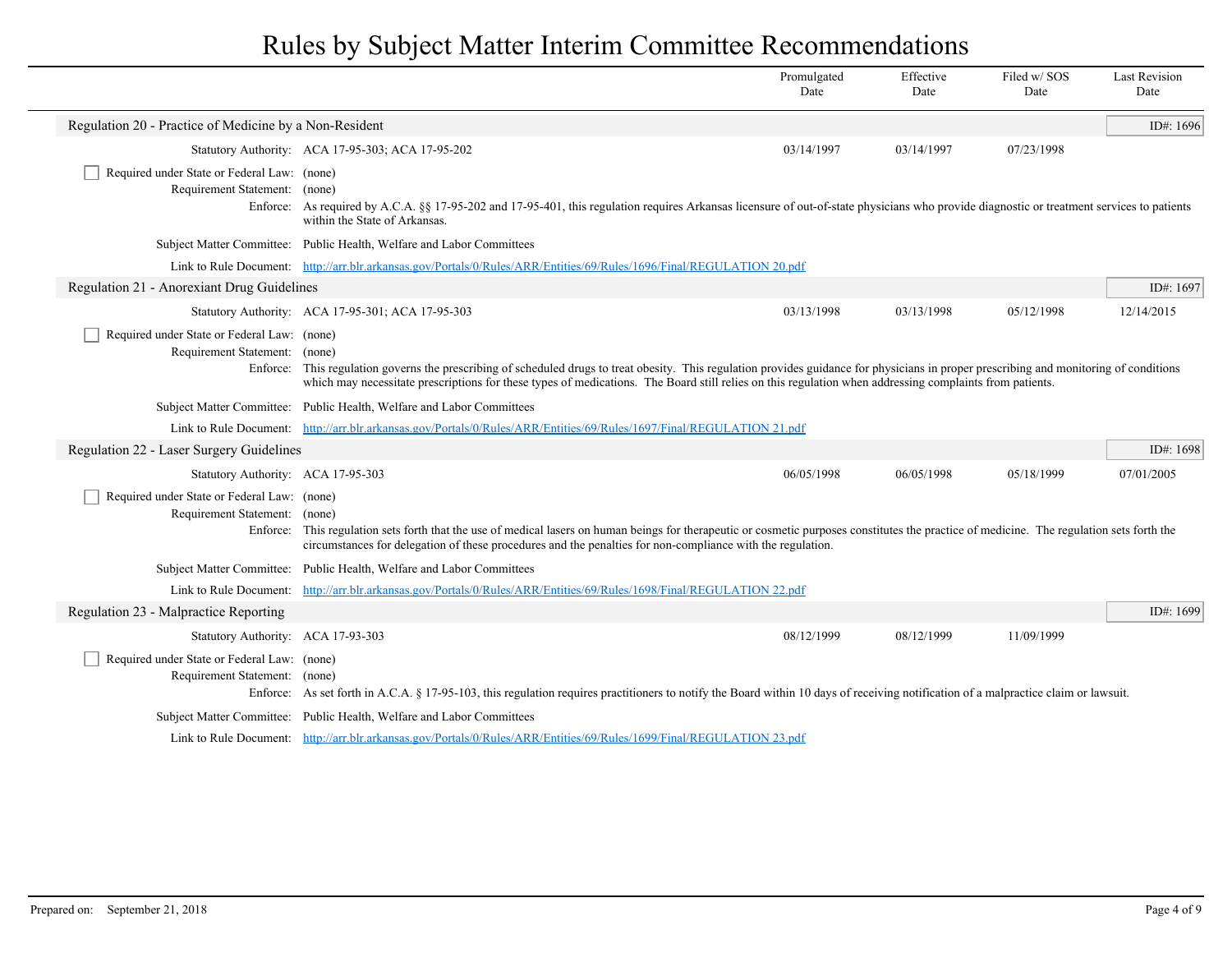|                                                                                                                       |                                                                                                                                                                                                                                                                                                                                                                                                   | Promulgated<br>Date | Effective<br>Date | Filed w/SOS<br>Date | <b>Last Revision</b><br>Date |
|-----------------------------------------------------------------------------------------------------------------------|---------------------------------------------------------------------------------------------------------------------------------------------------------------------------------------------------------------------------------------------------------------------------------------------------------------------------------------------------------------------------------------------------|---------------------|-------------------|---------------------|------------------------------|
| Regulation 24 - Rules Governing Physician Assistants                                                                  |                                                                                                                                                                                                                                                                                                                                                                                                   |                     |                   |                     | ID#: 1700                    |
|                                                                                                                       | Statutory Authority: Act 851 of 1999; ACA 17-105-110; ACA 17-105-117; ACA 17-105-113; ACA 17-95-<br>303; ACA 17-105-108                                                                                                                                                                                                                                                                           | 12/07/1977          | 12/07/1977        | 12/07/1977          | 12/14/2015                   |
| Required under State or Federal Law: ACA 17-105-108<br>$ \mathsf{v} $                                                 | Requirement Statement: The Arkansas State Medical Board shall promptly adopt rules concerning physician assistants that are consistent with the Arkansas State Medical Board's rules.<br>Enforce: This regulation governs physician assistant practice in Arkansas. This regulation was recently amended to remove a 60 minute requirement. The regulation is required by A.C.A. §<br>17-105-117. |                     |                   |                     |                              |
|                                                                                                                       | Subject Matter Committee: Public Health, Welfare and Labor Committees                                                                                                                                                                                                                                                                                                                             |                     |                   |                     |                              |
| Link to Rule Document: http://arr.blr.arkansas.gov/Portals/0/Rules/ARR/Entities/69/Rules/1700/Final/REGULATION 24.pdf |                                                                                                                                                                                                                                                                                                                                                                                                   |                     |                   |                     |                              |
| Regulation 25 - CCVS Advisory Committee Guidelines                                                                    |                                                                                                                                                                                                                                                                                                                                                                                                   |                     |                   |                     | ID#: 1701                    |
| Statutory Authority: Act 1410 of 1999                                                                                 |                                                                                                                                                                                                                                                                                                                                                                                                   | 02/04/2000          | 04/27/2000        | 04/27/2000          |                              |
| Required under State or Federal Law: (none)<br>Requirement Statement: (none)                                          | Enforce: This regulation sets forth the guidelines for the Centralized Credentialing Verification Service Advisory Committee which A.C.A. § 17-95-107 required be established.                                                                                                                                                                                                                    |                     |                   |                     |                              |
|                                                                                                                       | Subject Matter Committee: Public Health, Welfare and Labor Committees                                                                                                                                                                                                                                                                                                                             |                     |                   |                     |                              |
|                                                                                                                       | Link to Rule Document: http://arr.blr.arkansas.gov/Portals/0/Rules/ARR/Entities/69/Rules/1701/Final/REGULATION 25.pdf                                                                                                                                                                                                                                                                             |                     |                   |                     |                              |
| Regulation 26 - Governing Informed Consent for an Abortion                                                            |                                                                                                                                                                                                                                                                                                                                                                                                   |                     |                   |                     | ID#: 1702                    |
|                                                                                                                       | Statutory Authority: ACA 17-95-303; Act 353 of 2001                                                                                                                                                                                                                                                                                                                                               | 06/07/2002          | 06/07/2002        | 06/21/2002          |                              |
| $ \mathbf{v} $ Required under State or Federal Law: Act 353 of 2001                                                   | Requirement Statement: Act 353 of 2001 required the Arkansas State Medical Board to pass such regulation that may be necessary to ensure that physicians who perform abortions obtain the correct<br>informed consent from their patients.                                                                                                                                                        |                     |                   |                     |                              |
|                                                                                                                       | Enforce: This regulation governs informed consent for abortion as required by Act 353 of 2001.                                                                                                                                                                                                                                                                                                    |                     |                   |                     |                              |
|                                                                                                                       | Subject Matter Committee: Public Health, Welfare and Labor Committees                                                                                                                                                                                                                                                                                                                             |                     |                   |                     |                              |
| Regulation 27 - Informed Consent for Gastric Bypass Surgery                                                           | Link to Rule Document: http://arr.blr.arkansas.gov/Portals/0/Rules/ARR/Entities/69/Rules/1702/Final/REGULATION 26.pdf                                                                                                                                                                                                                                                                             |                     |                   |                     | ID#: 1703                    |
|                                                                                                                       |                                                                                                                                                                                                                                                                                                                                                                                                   |                     |                   |                     |                              |
| Statutory Authority: ACA 17-95-108                                                                                    |                                                                                                                                                                                                                                                                                                                                                                                                   | 12/04/2003          | 02/22/2004        | 03/08/2004          | 02/22/2004                   |
| Required under State or Federal Law: (none)<br>Requirement Statement: (none)                                          |                                                                                                                                                                                                                                                                                                                                                                                                   |                     |                   |                     |                              |
| Enforce:                                                                                                              | This regulation governs informed consent for gastric bypass surgery as required by A.C.A. § 17-95-108.                                                                                                                                                                                                                                                                                            |                     |                   |                     |                              |
|                                                                                                                       | Subject Matter Committee: Public Health, Welfare and Labor Committees                                                                                                                                                                                                                                                                                                                             |                     |                   |                     |                              |
|                                                                                                                       | Link to Rule Document: http://arr.blr.arkansas.gov/Portals/0/Rules/ARR/Entities/69/Rules/1703/Final/REGULATION 27.pdf                                                                                                                                                                                                                                                                             |                     |                   |                     |                              |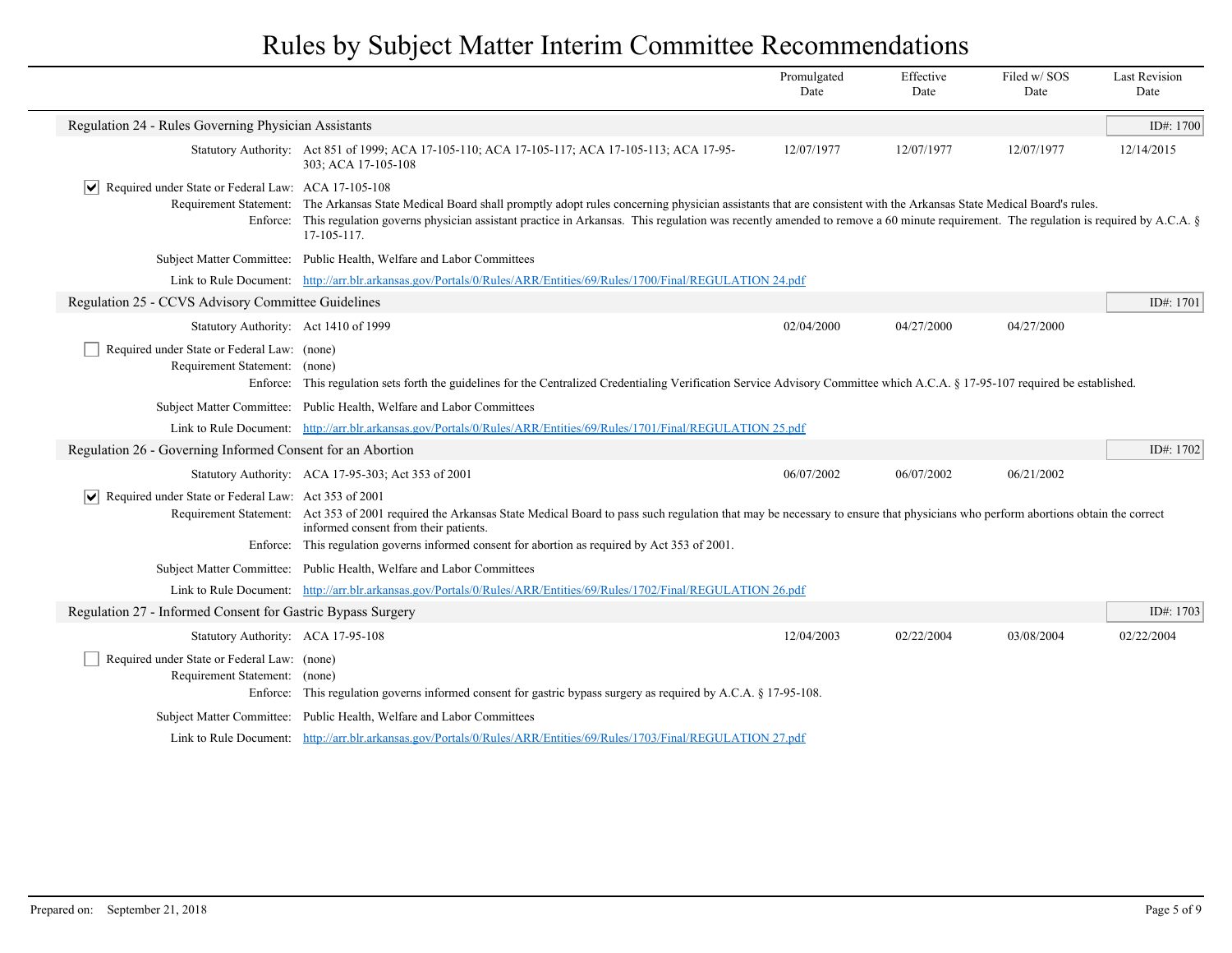|                                                                                                                       |                                                                                                                                                                                                                                                                                                                                                                                | Promulgated<br>Date | Effective<br>Date | Filed w/SOS<br>Date | <b>Last Revision</b><br>Date |
|-----------------------------------------------------------------------------------------------------------------------|--------------------------------------------------------------------------------------------------------------------------------------------------------------------------------------------------------------------------------------------------------------------------------------------------------------------------------------------------------------------------------|---------------------|-------------------|---------------------|------------------------------|
|                                                                                                                       | Regulation 28 - Educational License to Practice Medicine in the State of Arkansas                                                                                                                                                                                                                                                                                              |                     |                   |                     | ID#: 1705                    |
|                                                                                                                       | Statutory Authority: ACA 17-95-303; Act 497 of 2005; ACA 17-88-201; ACA 17-88-307; ACA 17-88-303;<br>Act 1061 of 2017                                                                                                                                                                                                                                                          | 08/04/2005          | 09/01/2005        | 09/14/2005          | 10/04/2017                   |
| Required under State or Federal Law: (none)<br>Requirement Statement:<br>Enforce:                                     | (none)<br>This regulation outlines the requirements for educational licenses to be issued as allowed by A.C.A. § 17-95-412.                                                                                                                                                                                                                                                    |                     |                   |                     |                              |
|                                                                                                                       | Subject Matter Committee: Public Health, Welfare and Labor Committees                                                                                                                                                                                                                                                                                                          |                     |                   |                     |                              |
| Link to Rule Document: http://arr.blr.arkansas.gov/Portals/0/Rules/ARR/Entities/69/Rules/1705/Final/REGULATION 28.pdf |                                                                                                                                                                                                                                                                                                                                                                                |                     |                   |                     |                              |
|                                                                                                                       | Regulation 29 - Governing Radiology Assistants/Radiology Practitioner Assistants                                                                                                                                                                                                                                                                                               |                     |                   |                     | ID#: 1741                    |
|                                                                                                                       | Statutory Authority: ACA 17-95-303; Act 655 of 2007; ACA 17-88-201; ACA 17-88-307; ACA 17-88-303                                                                                                                                                                                                                                                                               | 02/07/2008          | 03/01/2008        | 03/10/2008          | 08/01/2014                   |
| Required under State or Federal Law: (none)<br>Requirement Statement: (none)<br>Enforce:                              | This regulation governs the practice of radiology assistants and radiology practitioner assistants in the State of Arkansas as set forth in A.C.A. §§ 17-106-201 et seq.                                                                                                                                                                                                       |                     |                   |                     |                              |
|                                                                                                                       | Subject Matter Committee: Public Health, Welfare and Labor Committees                                                                                                                                                                                                                                                                                                          |                     |                   |                     |                              |
| Link to Rule Document: http://arr.blr.arkansas.gov/Portals/0/Rules/ARR/Entities/69/Rules/1741/Final/REGULATION 29.pdf |                                                                                                                                                                                                                                                                                                                                                                                |                     |                   |                     |                              |
| Regulation 30 - Collaborative Practice Agreement (Not Implemented)                                                    |                                                                                                                                                                                                                                                                                                                                                                                |                     |                   | ID#: 1707           |                              |
|                                                                                                                       | Statutory Authority: ACA 17-87-102; ACA 1-87-310 (Not Implemented)                                                                                                                                                                                                                                                                                                             | 08/07/2008          | 09/01/2008        | 09/01/2008          |                              |
| Required under State or Federal Law: (none)<br>Requirement Statement: (none)<br>Enforce:                              | Although not implemented, this regulation provides guidelines for physicians working with APRNs.                                                                                                                                                                                                                                                                               |                     |                   |                     |                              |
|                                                                                                                       | Subject Matter Committee: Public Health, Welfare and Labor Committees                                                                                                                                                                                                                                                                                                          |                     |                   |                     |                              |
|                                                                                                                       | Link to Rule Document: http://arr.blr.arkansas.gov/Portals/0/Rules/ARR/Entities/69/Rules/1707/Final/REGULATION 30.pdf                                                                                                                                                                                                                                                          |                     |                   |                     |                              |
| Regulation 31 - Physician Delegation                                                                                  |                                                                                                                                                                                                                                                                                                                                                                                |                     |                   |                     | ID#: 1709                    |
| Statutory Authority: ACA 17-95-208                                                                                    |                                                                                                                                                                                                                                                                                                                                                                                | 02/04/2010          | 06/01/2010        | 05/17/2010          |                              |
| $ \mathbf{v} $ Required under State or Federal Law: ACA 17-95-208<br>Requirement Statement:                           | The Arkansas State Medical Board shall adopt rules and establish standards to be met and procedures to be followed by a physician with respect to the physician's delegation of the<br>performance of medical practices to a qualified and properly trained employee who is not licensed or otherwise specifically authorized by the Arkansas Code to perform the<br>practice. |                     |                   |                     |                              |
|                                                                                                                       | Enforce: As required by A.C.A. § 17-95-208, this regulation governs physician delegation of certain medical practice tasks to non-licensed individuals.                                                                                                                                                                                                                        |                     |                   |                     |                              |
|                                                                                                                       | Subject Matter Committee: Public Health, Welfare and Labor Committees                                                                                                                                                                                                                                                                                                          |                     |                   |                     |                              |
|                                                                                                                       | Link to Rule Document: http://arr.blr.arkansas.gov/Portals/0/Rules/ARR/Entities/69/Rules/1709/Final/REGULATION 31.pdf                                                                                                                                                                                                                                                          |                     |                   |                     |                              |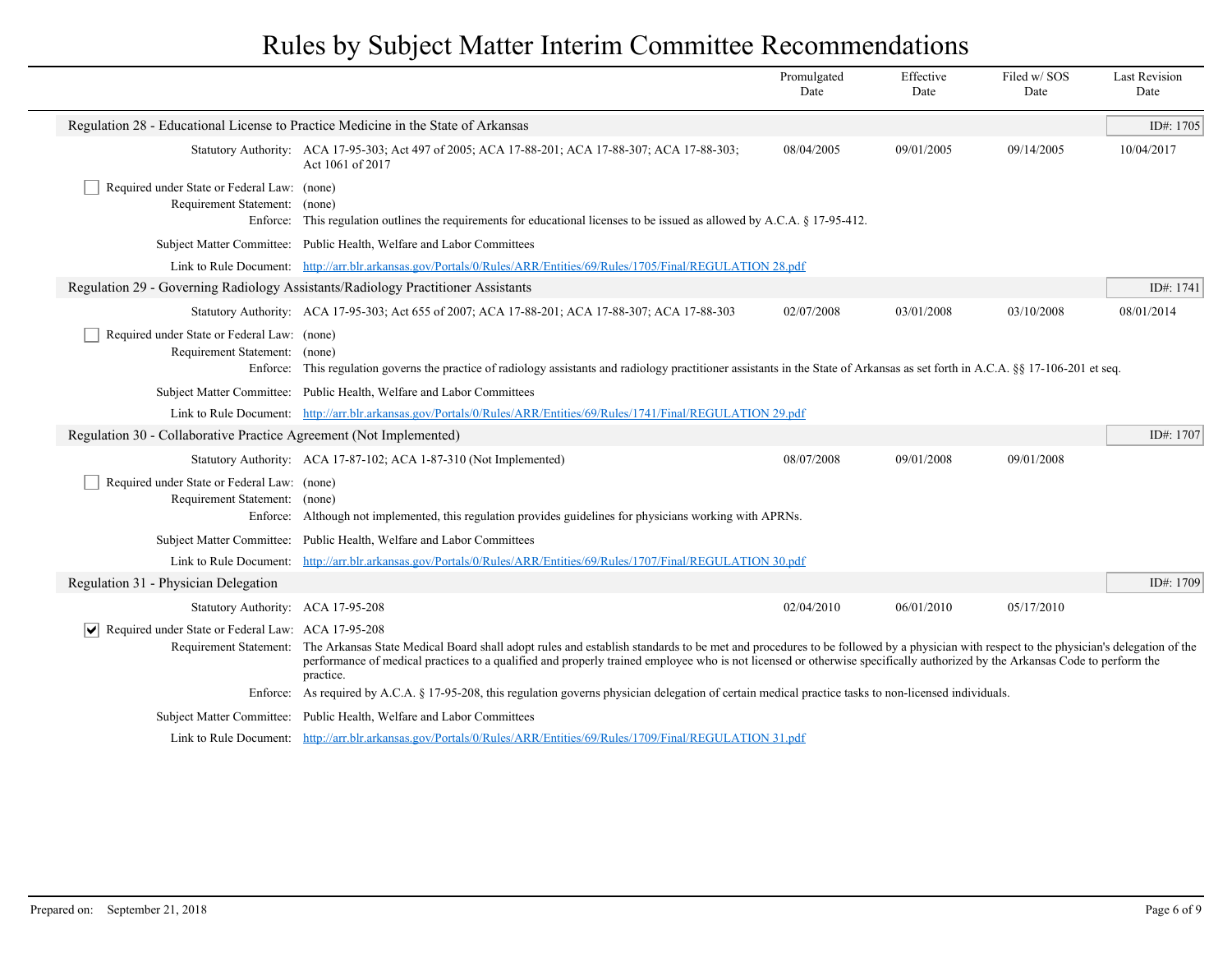|                                                                              |                                                                                                                                                                                                                                                                                                                                                                      | Promulgated<br>Date | Effective<br>Date | Filed w/ SOS<br>Date | <b>Last Revision</b><br>Date |
|------------------------------------------------------------------------------|----------------------------------------------------------------------------------------------------------------------------------------------------------------------------------------------------------------------------------------------------------------------------------------------------------------------------------------------------------------------|---------------------|-------------------|----------------------|------------------------------|
| Regulation 32 - Ethical Violations for Physicians                            |                                                                                                                                                                                                                                                                                                                                                                      |                     |                   |                      | ID#: 1711                    |
| Statutory Authority: ACA 17-95-409                                           |                                                                                                                                                                                                                                                                                                                                                                      | 02/04/2010          | 04/01/2010        | 03/19/2010           |                              |
| Required under State or Federal Law: (none)                                  |                                                                                                                                                                                                                                                                                                                                                                      |                     |                   |                      |                              |
| Requirement Statement: (none)                                                |                                                                                                                                                                                                                                                                                                                                                                      |                     |                   |                      |                              |
|                                                                              | Enforce: This regulation sets forth five areas deemed to be ethical violations which are subject to disciplinary action.                                                                                                                                                                                                                                             |                     |                   |                      |                              |
|                                                                              | Subject Matter Committee: Public Health, Welfare and Labor Committees<br>Link to Rule Document: http://arr.blr.arkansas.gov/Portals/0/Rules/ARR/Entities/69/Rules/1711/Final/REGULATION 32pdf.pdf                                                                                                                                                                    |                     |                   |                      |                              |
| Regulation 33 - Notification of Change of Practice                           |                                                                                                                                                                                                                                                                                                                                                                      |                     |                   |                      | ID#: $1713$                  |
|                                                                              |                                                                                                                                                                                                                                                                                                                                                                      | 06/03/2010          | 07/01/2010        | 07/19/2010           | 10/04/2017                   |
|                                                                              | Statutory Authority: ACA 17-95-303; ACA 17-95-409; ACA 20-6-201                                                                                                                                                                                                                                                                                                      |                     |                   |                      |                              |
| Required under State or Federal Law: (none)<br>Requirement Statement: (none) |                                                                                                                                                                                                                                                                                                                                                                      |                     |                   |                      |                              |
|                                                                              | Enforce: This regulation requires change of practice information be provided to patients to ensure continuity of care.                                                                                                                                                                                                                                               |                     |                   |                      |                              |
|                                                                              | Subject Matter Committee: Public Health, Welfare and Labor Committees                                                                                                                                                                                                                                                                                                |                     |                   |                      |                              |
|                                                                              | Link to Rule Document: http://arr.blr.arkansas.gov/Portals/0/Rules/ARR/Entities/69/Rules/1713/Final/REGULATION 33.pdf                                                                                                                                                                                                                                                |                     |                   |                      |                              |
| Regulation 34 - Requirements in Completing Death Certificates                |                                                                                                                                                                                                                                                                                                                                                                      |                     |                   |                      | ID#: 1715                    |
| Statutory Authority: ACA 20-18-601                                           |                                                                                                                                                                                                                                                                                                                                                                      | 08/05/2010          | 10/01/2010        | 09/21/2010           |                              |
| $ \bm{\mathsf{v}} $<br>Required under State or Federal Law: ACA 20-18-601    | Requirement Statement: Requires physicians in the state of Arkansas to comply with the requirements when completing death certificates.<br>Enforce: This regulation is required by A.C.A. § 20-18-601 and sets forth the requirements and timelines for licensed physicians in completing death certificates.                                                        |                     |                   |                      |                              |
|                                                                              | Subject Matter Committee: Public Health, Welfare and Labor Committees                                                                                                                                                                                                                                                                                                |                     |                   |                      |                              |
|                                                                              | Link to Rule Document: http://arr.blr.arkansas.gov/Portals/0/Rules/ARR/Entities/69/Rules/1715/Final/REGULATION 34.pdf                                                                                                                                                                                                                                                |                     |                   |                      |                              |
| Regulation 35 - Office-Based Surgery                                         |                                                                                                                                                                                                                                                                                                                                                                      |                     |                   |                      | ID#: 1717                    |
|                                                                              | Statutory Authority: ACA 17-95-303; ACA 17-95-409; ACA 17-95-209                                                                                                                                                                                                                                                                                                     | 02/06/2014          | 07/01/2014        | 04/11/2014           |                              |
| Required under State or Federal Law: ACA 17-95-209<br>$ \bm{\mathsf{v}} $    |                                                                                                                                                                                                                                                                                                                                                                      |                     |                   |                      |                              |
|                                                                              | Requirement Statement: Within eighteen (18) months after August 16, 2013, the Arkansas State Medical Board shall adopt rules to be followed by a physician who performs office-based surgery.<br>Enforce: This regulation is required by A.C.A. § 17-95-209 and sets forth the requirements to be followed by physicians who wish to perform office-based surgeries. |                     |                   |                      |                              |
|                                                                              | Subject Matter Committee: Public Health, Welfare and Labor Committees                                                                                                                                                                                                                                                                                                |                     |                   |                      |                              |
|                                                                              | Link to Rule Document: http://arr.blr.arkansas.gov/Portals/0/Rules/ARR/Entities/69/Rules/1717/Final/REGULATION 35.pdf                                                                                                                                                                                                                                                |                     |                   |                      |                              |
| Regulation 36 - Governing Procedures for Abortions                           |                                                                                                                                                                                                                                                                                                                                                                      |                     |                   |                      | ID#: 1722                    |
|                                                                              | Statutory Authority: ACA 20-16-801 et seq; ACA 20-16-1501 et seq; ACA 20-16-603 et seq; ACA 20-17-<br>801 et seq                                                                                                                                                                                                                                                     | 12/04/2014          | 02/01/2015        | 05/18/2015           | 07/01/2016                   |
| Required under State or Federal Law: ACA 20-16-1708<br>V                     | Requirement Statement: The Arkansas State Medical Board shall promulgate rules consistent with the subsection.<br>Enforce: This regulation is required by A.C.A. § 20-16-1708 and governs abortions in the State of Arkansas.                                                                                                                                        |                     |                   |                      |                              |
|                                                                              | Subject Matter Committee: Public Health, Welfare and Labor Committees                                                                                                                                                                                                                                                                                                |                     |                   |                      |                              |
|                                                                              | Link to Rule Document: http://arr.blr.arkansas.gov/Portals/0/Rules/ARR/Entities/69/Rules/1722/Final/REGULATION 36.pdf                                                                                                                                                                                                                                                |                     |                   |                      |                              |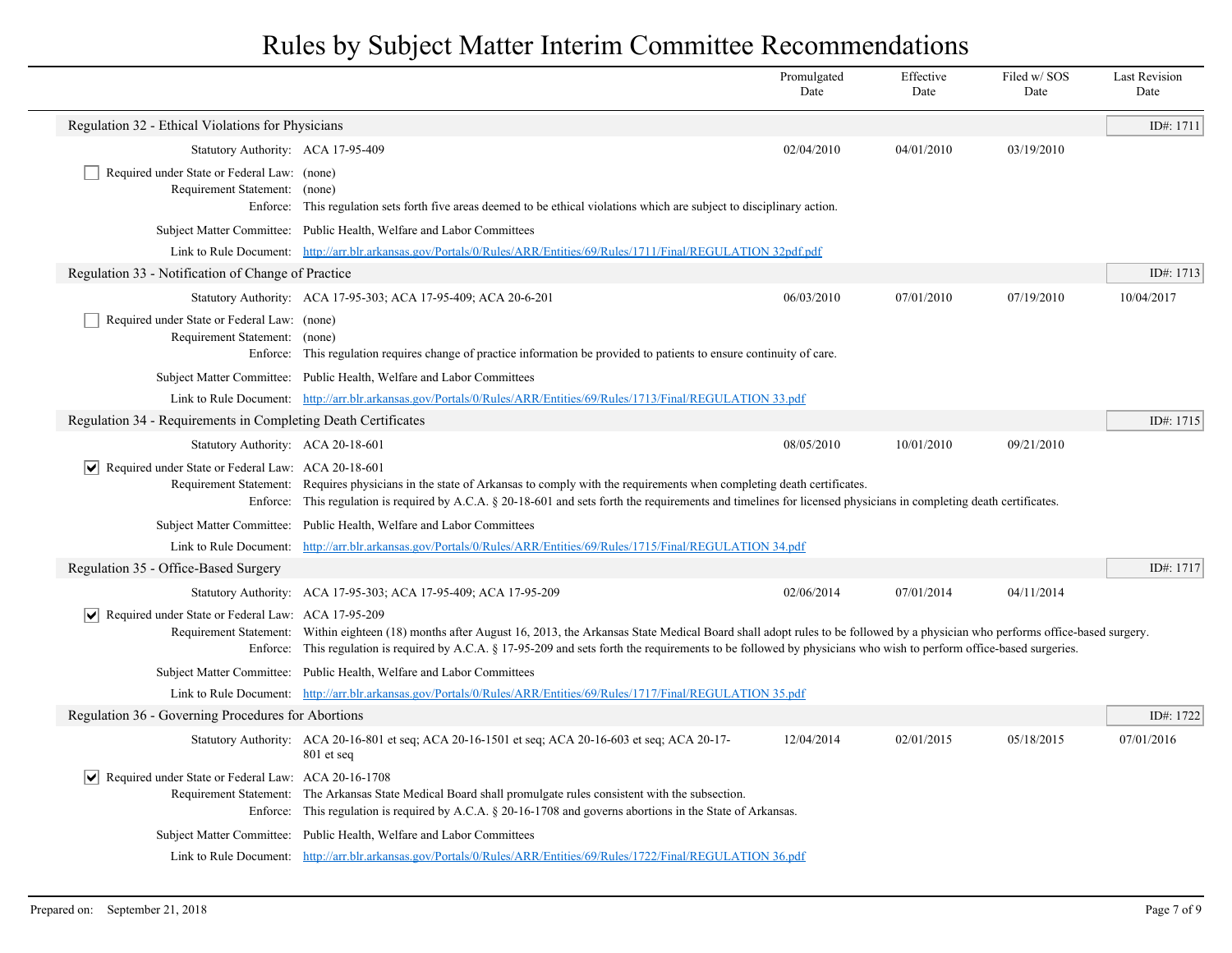|                                                                   |                                                                                                                                                                                                                                                                                                                                                                                                                                                                                         | Promulgated<br>Date | Effective<br>Date | Filed w/SOS<br>Date | <b>Last Revision</b><br>Date |
|-------------------------------------------------------------------|-----------------------------------------------------------------------------------------------------------------------------------------------------------------------------------------------------------------------------------------------------------------------------------------------------------------------------------------------------------------------------------------------------------------------------------------------------------------------------------------|---------------------|-------------------|---------------------|------------------------------|
| Regulation 37 - Graduate Registered Physician Act                 |                                                                                                                                                                                                                                                                                                                                                                                                                                                                                         |                     |                   |                     | ID#: 1724                    |
| Statutory Authority: ACA 17-05-901                                |                                                                                                                                                                                                                                                                                                                                                                                                                                                                                         | 12/03/2015          | 02/10/2016        | 01/25/2016          |                              |
| $ \mathbf{v} $ Required under State or Federal Law: ACA 17-95-914 |                                                                                                                                                                                                                                                                                                                                                                                                                                                                                         |                     |                   |                     |                              |
|                                                                   | Requirement Statement: The Arkansas State Medical Board shall promulgate rules that are reasonable and necessary to implement.<br>Enforce: This regulation is required by A.C.A. § 17-95-914 and allows for the licensure category of Graduate Registered Physicians for those physicians meeting certain qualifications.                                                                                                                                                               |                     |                   |                     |                              |
|                                                                   | Subject Matter Committee: Public Health, Welfare and Labor Committees                                                                                                                                                                                                                                                                                                                                                                                                                   |                     |                   |                     |                              |
|                                                                   | Link to Rule Document: http://arr.blr.arkansas.gov/Portals/0/Rules/ARR/Entities/69/Rules/1724/Final/REGULATION 37.pdf                                                                                                                                                                                                                                                                                                                                                                   |                     |                   |                     |                              |
| Regulation 38 - Telemedicine                                      |                                                                                                                                                                                                                                                                                                                                                                                                                                                                                         |                     |                   |                     | ID#: 1725                    |
|                                                                   | Statutory Authority: ACA 17-95-303; ACA 17-95-301; ACA 17-80-118                                                                                                                                                                                                                                                                                                                                                                                                                        | 10/06/2016          | 12/25/2016        | 12/13/2016          | 10/04/2017                   |
| Required under State or Federal Law: ACA 17-80-118                | Requirement Statement: State licensing and certification boards for a healthcare professional shall amend their rules where necessary to comply.<br>Enforce: This regulation is required by A.C.A. § 17-80-401 et seq. and sets for the telemedicine requirements for practitioners seeking to practice telemedicine relating to patients within the<br>State of Arkansas.                                                                                                              |                     |                   |                     |                              |
|                                                                   | Subject Matter Committee: Public Health, Welfare and Labor Committees                                                                                                                                                                                                                                                                                                                                                                                                                   |                     |                   |                     |                              |
|                                                                   | Link to Rule Document: http://arr.blr.arkansas.gov/Portals/0/Rules/ARR/Entities/69/Rules/1725/Final/REGULATION 38.pdf                                                                                                                                                                                                                                                                                                                                                                   |                     |                   |                     |                              |
| Regulation 39 - Reinstatement of Arkansas License                 |                                                                                                                                                                                                                                                                                                                                                                                                                                                                                         |                     |                   |                     | ID#: 1726                    |
|                                                                   | Statutory Authority: ACA 17-95-901; ACA 95-303; ACA 17-1-107(a)(2)(b)                                                                                                                                                                                                                                                                                                                                                                                                                   | 02/04/2016          | 04/01/2016        | 03/16/2016          |                              |
| $ \mathbf{v} $ Required under State or Federal Law: ACA 17-1-107  | Requirement Statement: The Arkansas State Medical Board shall not require a person who meets credentialing requirements to participate in the apprenticeship, education, or training required as a<br>prerequisite to licensing registration or certification of a new professional in the field.<br>Enforce: This regulation is required by A.C.A. § 17-1-107 and sets forth rules governing reinstatement of licenses for those persons previously licensed in the State of Arkansas. |                     |                   |                     |                              |
|                                                                   | Subject Matter Committee: Public Health, Welfare and Labor Committees                                                                                                                                                                                                                                                                                                                                                                                                                   |                     |                   |                     |                              |
| Link to Rule Document:                                            | http://arr.blr.arkansas.gov/Portals/0/Rules/ARR/Entities/69/Rules/1726/Final/REGULATION 39.pdf                                                                                                                                                                                                                                                                                                                                                                                          |                     |                   |                     |                              |
| Regulation 40 - Surgical Technologists                            |                                                                                                                                                                                                                                                                                                                                                                                                                                                                                         |                     |                   |                     | ID#: 1728                    |
|                                                                   | Statutory Authority: ACA 17-95-303; ACA 17-95-1001 et seq                                                                                                                                                                                                                                                                                                                                                                                                                               | 08/03/2017          | 10/29/2017        | 10/18/2017          |                              |
| v Required under State or Federal Law: ACA 17-80-1005             | Requirement Statement: The Arkansas State Medical Board may adopt and promulgate rules to implement this subchapter.<br>Enforce: This regulation was passed in 2017 and sets forth definitions, registration requirements, renewal requirements, and fees for surgical technologists seeking registration in Arkansas.<br>The regulation was promulgated as required by A.C.A. § 17-80-1005.                                                                                            |                     |                   |                     |                              |
|                                                                   | Subject Matter Committee: Public Health, Welfare and Labor Committees                                                                                                                                                                                                                                                                                                                                                                                                                   |                     |                   |                     |                              |
|                                                                   | Link to Rule Document: http://arr.blr.arkansas.gov/Portals/0/Rules/ARR/Entities/69/Rules/1728/Final/REGULATION 40.pdf                                                                                                                                                                                                                                                                                                                                                                   |                     |                   |                     |                              |